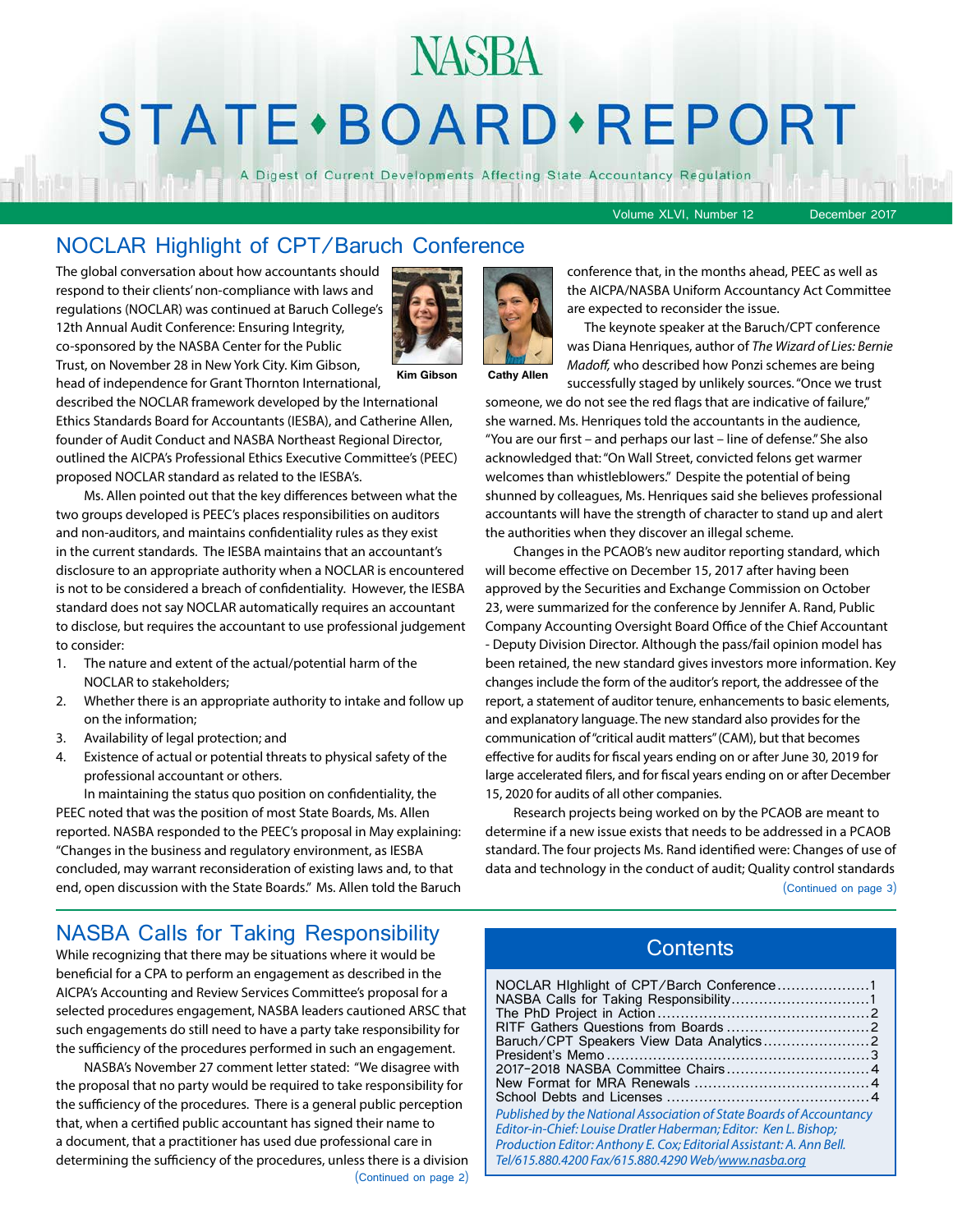#### The PhD Project in Action

The 23rd Annual Conference of The PhD Project was held November 15-17 in Chicago, hosting 266 minority professionals who are considering business doctoral studies. At the meeting's closing ceremony, nine of the Project's participants were celebrated for having completed their doctorates in 2016-2017. NASBA has been a sponsor of The PhD Project since 2014, and CEO & President Ken Bishop serves on The PhD Project Board of Directors and chairs the Board's Nominating Committee. Both Mr. Bishop and NASBA Chief Relations Officer Alfonzo Alexander attended the annual conference.

A current educator who had been an active member of The PhD Project throughout his doctoral program at Michigan State University, Dr. Brandis Phillips, CPA, was one of the recipients of NASBA's 2017 Accounting Education Research Grant for his work on "Stereotype Threat and Mindset Orientation: Psychological Barriers to the Accounting Profession."

The PhD Project was founded upon the premise that

#### RITF Gathers Questions from Boards

NASBA's Reorganization Impact Task Force (RITF) met on December 4 in Nashville to discuss comments gathered to date from State Boards, including notes from the 2017 Annual Meeting's Regional Breakfasts. The Task Force was appointed by 2016-2017 NASBA Chair Telford Lodden to identify and clearly define the concerns and issues of NASBA's constituent Boards resulting from the American



**John Dailey**

Institute of Certified Public Accountants' restructuring under the umbrella entity of the Association of International Certified Professional Accountants. The task force is chaired by John F. Dailey, Jr. (NJ), who announced the task force will be conducting a survey and continue to solicit comments and concerns from all interested stakeholders.

The RITF has been asked to present a report at the NASBA Board's January 2018 meeting. Chair Dailey commented: "Some Boards have

#### Baruch/CPT Speakers View Data Analytics

A year ago the PCAOB began an information outreach consistent with what other regulators are considering and there is nothing that researchers have seen that would act as an impediment to using data analytics for audits, Patrick McNamee, Deputy Chief Auditor of the PCAOB told the Baruch/CPT conference. He said the PCAOB recognizes it needs to be flexible to understand what is happening and how the information is being used.

While data analytics is being used for risk assessment, six months ago it was still in the early stage of being used for evidence, Mr. McNamee reported. He noted that CPA Canada did a survey in October on how firms are using data analytics. They found the smaller firms are using data analytics as evidence, but the larger ones are using it only as supplementary evidence. The PCAOB's outreach found firms still have much to learn about what data analytics means.

Miklos Vasarhelyi, Professor of AIS at Rutgers Business School, advised the conference attendees to check You Tube, free-of-charge, to learn about data analytics information developed by his university. Dr. Vasarhelyi, who spoke at NASBA's 2017 Western Regional Meeting, has been working with the AICPA and the large CPA firms on a threepart project to understand large populations, process the findings and use visualization as audit evidence. His group is creating projects to automate pieces of the audit process.

"Investors do not complain of information overload," remarked Mohini Singh, Director of Financial Reporting Policy for the CFA

propelled forward by increasing the diversity of business school faculty. When The PhD



Project was created, there were only 294 doctorally-qualified African-American, Hispanic American or Native American business professors in all U.S. business schools. Currently, there are 1,253 active minority business professors and 254 minorities enrolled in doctoral programs.

 On October 20, the Project's Committee on Hispanic Excellence (CHE) hosted its third Diversity Summit at the University of Texas at El Paso. CHE is comprised of PhD Project professors who are committed to increasing the involvement of Hispanic faculty in the mentoring of Hispanic students. Speakers at the October summit exchanged strategies for bringing Hispanic students into higher education and having major companies provide experiential learning to encourage them to complete their studies. More information about The PhD Project can be found on http://www.phdproject.org. ♦

reported issues ranging from confusion over acronyms and logos to legal and contractual issues resulting from the reorganization. Other comments stated the reorganization has not presented to date any challenge that they can't overcome. We want to identify questions concerning the reorganization in order to see what can be done to enable all Boards to be comfortable with the newly formed Association." Mr. Dailey encouraged the Boards to continue to send the task force's liaison Alfonzo Alexander (aalexander@nasba.org) their comments about confusion, political concerns, legislative legal concerns and/or contractual legal concerns. The Task Force seeks to receive as many comments as possible by December 29.

Members of the task force include: Brie Allen, Janet Booker Davis (TN), Wayne Geher (NH), Wade Jewell (VA), David Miller (MS), Nicola Neilon (NV) and Randall Ross (OK). ♦

Institute. While they do not want to see boilerplate statements, they don't mind going through redundant material in a large report. She compared data analytics to crowd funding – seeing the need for both to have a framework to balance investor protection and opportunity. Ms. Singh referred all to the CFA Institute's "Data Technology: Transforming the Financial Information Landscape: Investor Perspectives."

Planning has started for NASBA's June 2018 Regional Meetings and sessions to bring State Board regulators more information about how technology will be impacting their work are under consideration. $\blacklozenge$ 

#### NASBA Calls for Taking Responsibility (Continued from page 1)

of responsibility clearly identified as currently done in AT-C section 215 engagements today."

The ARSC exposure draft questioned, if the general-use selected procedures are permitted, then should additional language be included in the report? The NASBA response was: "In order to avoid confusion of the general public as to the sufficiency of the procedures performed and the related intended use, we believe that the report should include disclosure of the party or parties that determined the procedures to be performed by the practitioner."

NASBA's complete response to this ARSC exposure draft, and other proposals, can be found on www.nasba.org.  $\blacklozenge$ 

it burit dividum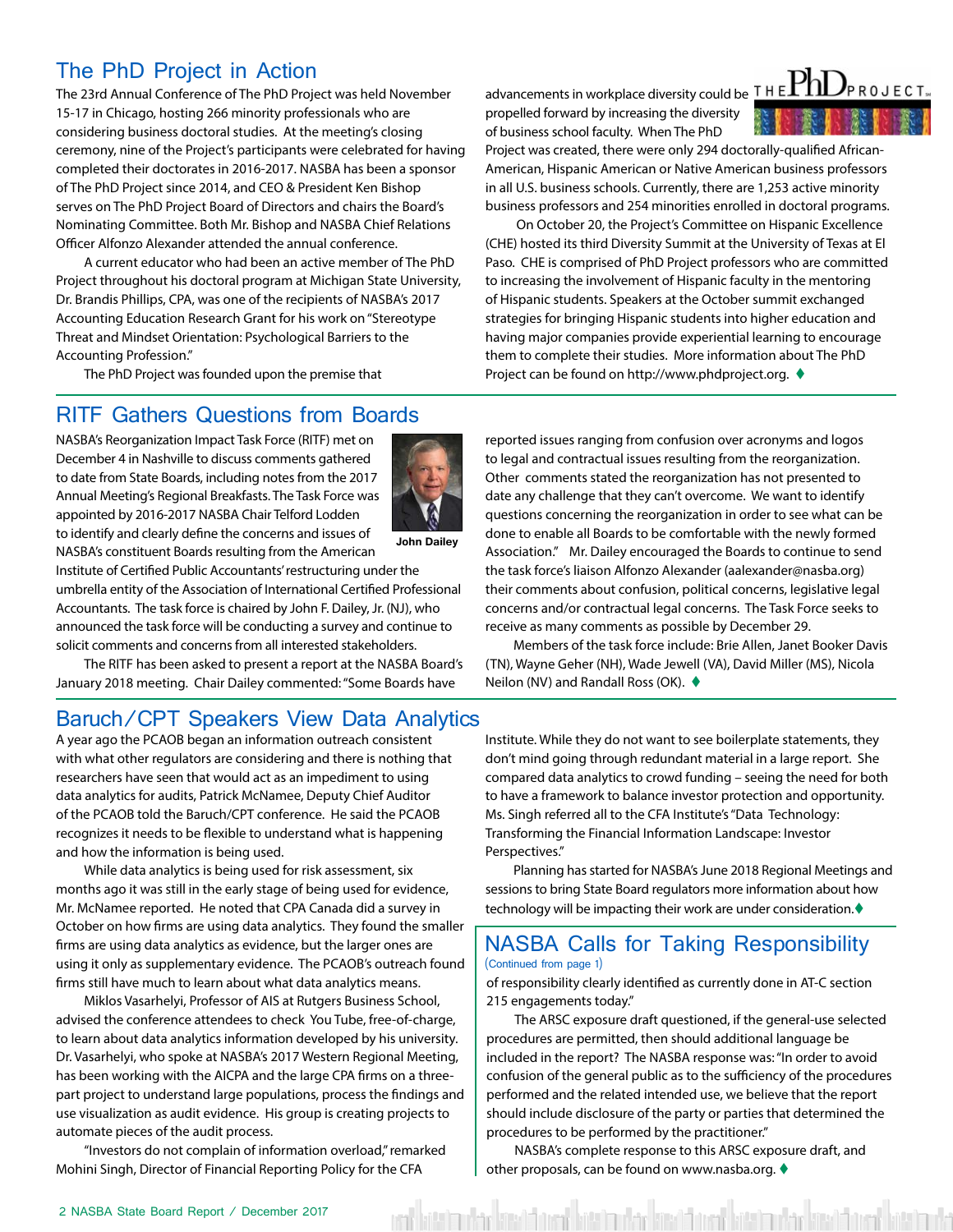# PRESIDENT'S MEMO

## **Ten Years and Counting**

Every year when I write the final *President's Memo* of the year I have very similar thoughts and emotions. In a large association with hundreds of delegates, associates and staff and thousands of stakeholders, one should expect any year to contain a range of experiences from celebratory to melancholy. This year was no exception. There were so many great successes and reasons to celebrate, tempered by the loss, illnesses and struggles of some of the NASBA family. It is a time to reflect on both. For me personally, this year-end represents another milestone as I complete my tenth year with NASBA and my sixth year as President and Chief Executive Officer.

It is hard to believe that it has been a decade. Ten years ago, the top priority for NASBA (and the American Institute of Certified Public Accountants) was to launch the individual mobility legislative effort. I clearly remember the early discussions and the naysayers forecasting that we would never be successful. Yet within a few years, individual mobility had passed and been implemented in a super majority of states. Now, ten years later, every U.S. jurisdiction, except for the State of Hawaii, has mobility legislation that affords unprecedented flexibility to consumers of CPA services -- with virtually no harm resulting to the public. Today we are looking at another new unprecedented change.



**Ken L. Bishop President & CEO**

In 2018, we will begin seriously considering and developing a new pathway to becoming a CPA. After spending a significant amount of time and effort studying and understanding the accounting profession's rapid transition to the use of and reliance on technology, particularly data analytics, we have concluded that relevant regulatory change is inevitable. That will be seen in

several areas, but developing a process that enables data technologists and scientists to become CPAs is an important element of that change. NASBA and AICPA are working together to carefully research and ascertain if, when and how a new pathway to CPA should be constructed. Several things are clear: The reliance and importance of data technologists in the profession is already apparent. Firms, particularly large firms, are reducing the number of traditional CPAs being hired by more than 20 percent and are hiring data technologists and scientists in their stead. Most of the U.S.'s largest audits are already significantly utilizing data analytics, and products and services are now being developed that will soon expand the use of data analytics into firms and engagements of all sizes.

It is evident that other professions such as engineering and economics are competing for people with the same data specialty skill sets. Providing students and candidates interested in, and with an acumen for, data analytics with the opportunity to become CPAs and join the most respected profession presents a great opportunity, but we recognize they have other career paths available to them. That is part of our challenge.

Ten years ago, in the early discussions about mobility legislation, I often heard comments like "the accounting profession is slow to change" and "CPAs don't like change." I now know that those arguments were mostly untrue. The CPAs I have been privileged to work with are some of the most progressive and forward-thinking folks I know, and CPA firms have advanced the use of technology and continued to strive to improve audit quality. However, the naysayers of ten years ago posed valid and important questions that ultimately improved the mobility model. We hope we will experience that same level of engagement as we expose elements of the contemplated pathway. NASBA is committed to transparency and effectively communicating with State Boards on this project and all others.

Before concluding, I do want to take this opportunity to wish all the NASBA family a safe and joyous holiday season and a happy and successful new year. 2018 is going to be an exciting year for NASBA and the accounting profession. I predict that it will come to be seen as a watershed year for the profession, NASBA and for Boards of Accountancy.

Thank you for the support, friendship and confidence you have placed in me this past ten years…ten years and counting.

*Semper ad meliora (Always toward better things).*

Jen L. Bohop

*— Ken L. Bishop President & CEO*

#### CPT/Baruch Conference (Continued from page 1)

– including assignment and documentation of firm supervisory responsibilities; The auditor's role regarding other information and company performance measures, including non-GAAP measures; And the auditor's consideration of NOCLAR. Ms. Rand said that the NOCLAR is being revisited, as the PCAOB's investor adviser group has recommended changing the PCAOB's standard on whistleblowing.

The SEC supports the PCAOB having a research agenda, as it is good to determine if standard-setting is needed or if there may be another solution, explained Marc Panucci, Deputy Chief Accountant in the Office of the Chief Accountant at the SEC. He advised firms to start

thinking about methodology changes and training their people for the implementation of CAMs.

A panel of attorneys raised the point that the inclusion of CAMs means the auditor will be making more statements-- with the potential to be alleged misstatements. Claudius Modesti, director of the PCAOB's Division of Enforcement and Investigation, assured the audience that the PCAOB is looking at reckless cases that show clear-cut egregious violations. He told the conference, if an issue is identified as a CAM, then it is surely going to be communicated to the Audit Committee, and that can help maintain a relevant market.  $\blacklozenge$